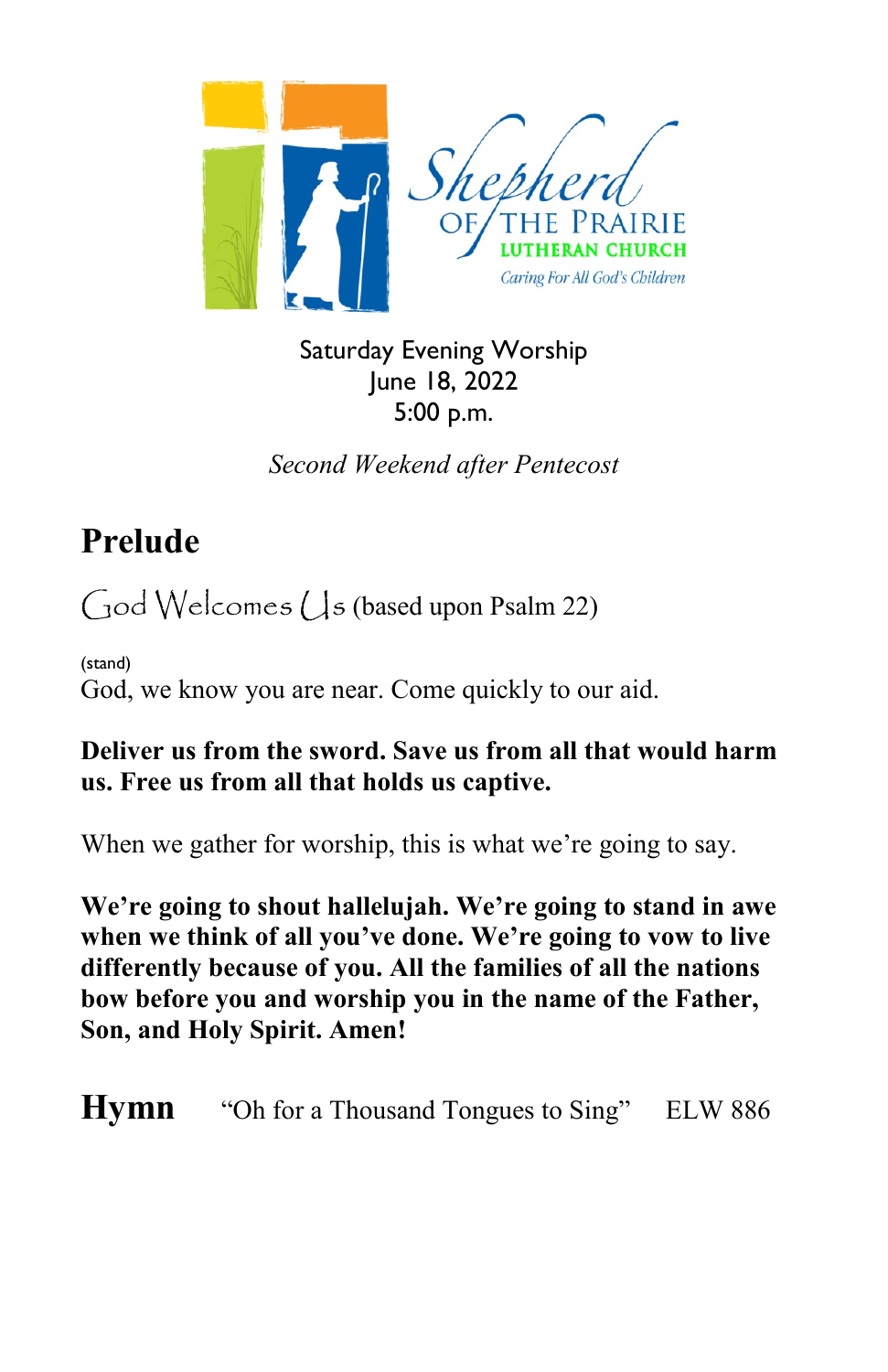# **The Confession and Forgiveness**

God, you can break the chains of sin that bind us. Because we know you to be merciful and forgiving we bring our prayers of confession before you. Let us pray together:

#### **God, we are in bondage to sin and we cannot free ourselves. We are held captive by our own selfishness and greed. We are locked in chains of guilt and shame. Free us. Forgive us.**

**Hymn** 
"Blessed Assurance" ELW 638

God, in Christ Jesus you held the key of unlocking the chains of sin that bind us. In his life, death, and resurrection we are given freedom from sin and death. In Jesus Christ, we are freed for a new purpose. We give you thanks and praise! Let us pray together,

**God, you are the One who frees captives and breaks through the darkness. You are the One who can drive out demons and raise people from the dead. You are the One who can unlock what binds us and free us for a new kind of life. You are the One who makes us one. Amen!**

| (sit)<br><b>Message</b> | Luke 8:26-39                   | Pastor Mark Boster |
|-------------------------|--------------------------------|--------------------|
| (stand)<br><b>Hymn</b>  | ""Let us Ever Walk with Jesus" | ELW 802            |

# **The Apostles' Creed**

*I believe* **in God, the Father almighty, creator of heaven and earth.**

*I believe* **in Jesus Christ, his only Son, our Lord, he was conceived by the power of the Holy Spirit, born of the Virgin Mary, suffered under Pontius Pilate, was crucified, died, and was buried; he descended into hell. On the third day he rose again; he ascended into heaven, he is seated at the right hand**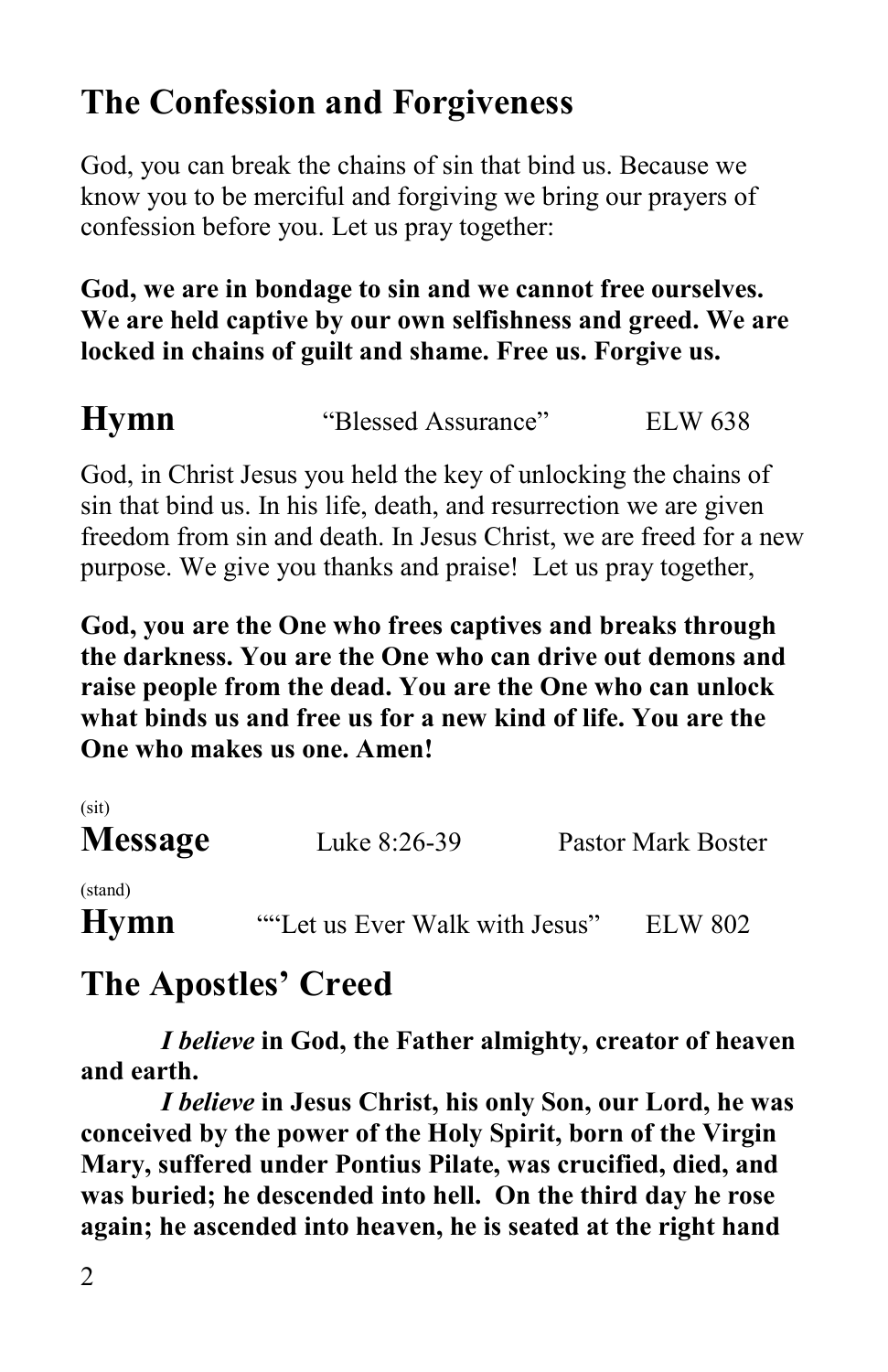**of the Father, and he will come to judge the living and the dead.**

*I believe* **in the Holy Spirit, the holy catholic Church, the communion of saints, the forgiveness of sins, the resurrection of the body, and the life everlasting. Amen.**

**The Prayers**

## **Sharing of Peace**

(sit) **Offering**

(stand) **Offering Prayer**

Let us pray. God, you can unlock the potential in every minute of every day. You can unlock the chains of injustice and discrimination and give us true freedom for living. Bless these gifts that they might break the darkness for those living in despair. Use these offerings to move this faith community from being hearers of the word to being doers of the word in Jesus' name.

God Sends (Js

# **The Table**

You are the risen Christ, the Lamb of God, and the Savior of the world.

### **You love us! You save us! You free us!**

You are truly present in bread and wine.

**Holy, holy, holy are you, God of power and might. Heaven and earth are full of your glory.**

# **Words of Institution**